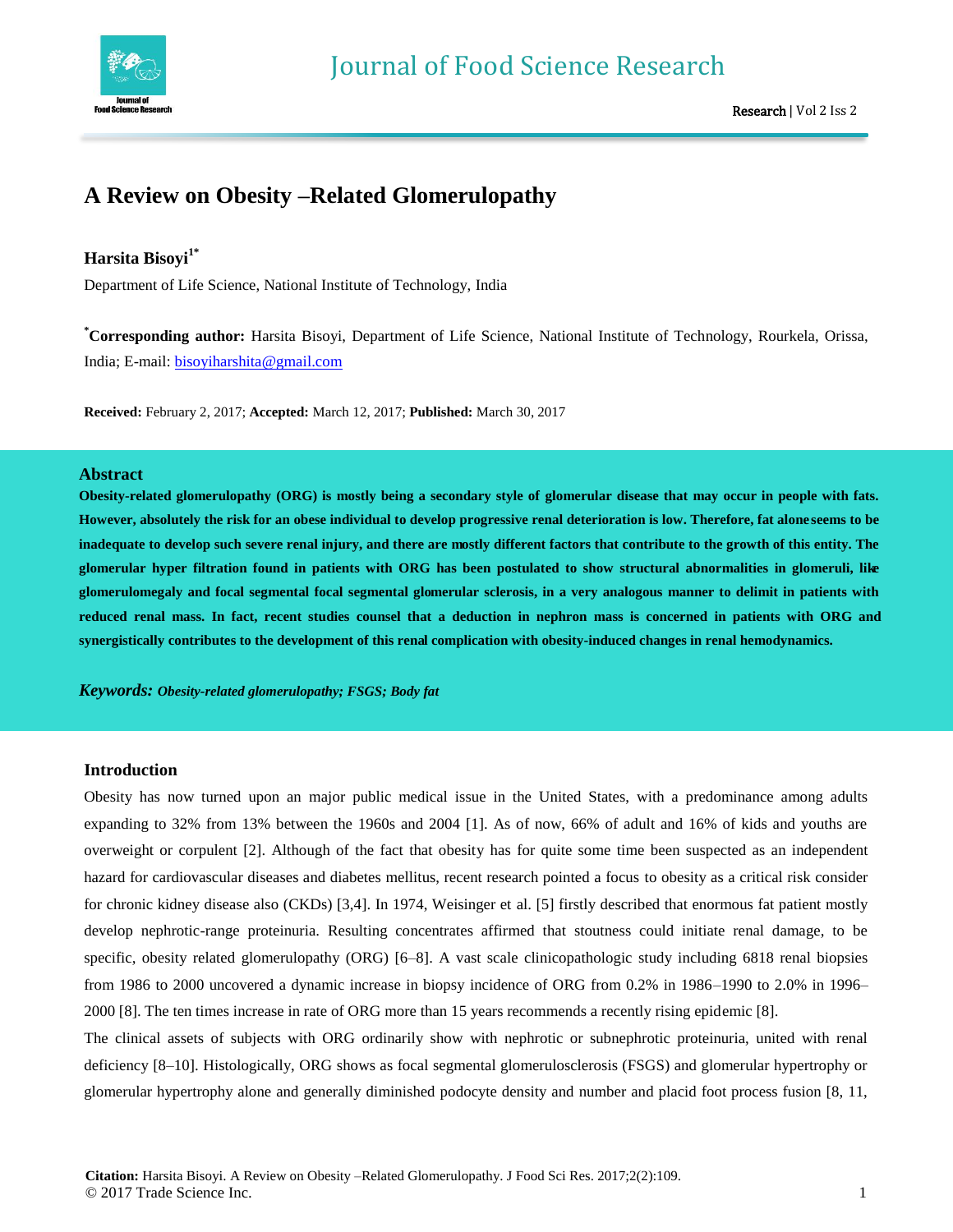12]. Clinically, it is recognized from idiopathic FSGS (I-FSGS) by its lower occurrence of nephrotic disorder, more benign course, and slower movement of proteinuria and renal failure [8, 11].

Open Access journals model permits the dissemination of research articles to the worldwide community. It provides the advantage of interaction with the foremost effective minds from the scientific community. Open access articles can be accessed by anyone. Provides unrestricted access to journals and publications, and it is a perfect platform for thousands of bookish brains to come back along for development of science. Open Access helps to accelerate the pace of scientific discovery, encourage innovation, enrich education, and stimulate the economy to increase the knowledge of the public.

British Dietetic Association specialist mass represents dietitians operating in adult and childhood obesity hindrance and management, recognizing obesity as being a specialist in that field of dietetic practice. The obesity specialists works to speak evidence-based standards, support post-registration coaching for obesity management, contribute to national tips, campaign for health improvement, and to develop and foster a network of overweight management professionals. Canadian Obesity Network support to get rid of the stigma from fatness, convey positivism and give importance to the peoples who are suffering from obesity. Credible and evidence-based info and tools designed to alter however they tend to understand and discuss fatness reasons. Connecting to a community of researchers, health professionals and policy creators who wish to form a distinction for the lives of those are suffering with fatness. American Society for Nutrition (ASN) is a non-profit organization dedicated to accumulate the world's high researchers, clinical nutritionists and business to advance the knowledge and application of nutrition for the sake of humans and animals. Main focus ranges from the foremost important details of analysis and application to the broadest applications in society, in the U.S. and round the world.

Journal of Obesity & Weight Loss Therapy deals with the medical study of obesity and body mass index. Obesity and Weight Loss measure are well-known risk factors for several medical conditions. Therapeutic Weight Loss in people that measure overweight or obese will decrease the probability of developing these diseases. The Journal of Childhood Obesity deals with all fields of treating childhood obesity involving child nutrition, pediatrics obesity, skinfold thickness, insulin resistance, physical education, weight management, food choice, hypothyroidism, diabetes mellitus, fasting blood glucose, energy balance, etc.

#### **Histology**

#### **Glomerulomegaly and FSGS**

Identification of glomerulomegaly needs measure of the diameters of all glomeruli sampled or of these sectional through the hilus - the epicentre of the glomerular globe. Alternative stereological methods estimate glomerular volume using serial sections of individual glomeruli [13]. With the Columbia series, mean glomerular diameter in diagnostic samples from patients with ORG was 226 μm versus 169 μm in age and sex-matched normal management samples [14]. Across all age groups (from the primary to the 9th decade of life), glomerular diameter in patients with ORG was on the average 1.34-fold larger than that of non-obese normal controls.

FSGS is defined as a segmental consolidation of the glomerular tuft by extracellular matrix and/or hyaline, inflicting capillary obliteration [15]. In ORG, lesions of segmental sclerosis generally have an effect on hypertrophied glomeruli (FIG.1). They're usually perihilar (contiguous with the capillary vascular pole) however would possibly involve any portion of the glomerular globe. With the Columbia study, exclusively perihilar lesions were found in 19% and admixture of perihilar and peripheral lesions in 81% of ORG diagnostic assay samples [16].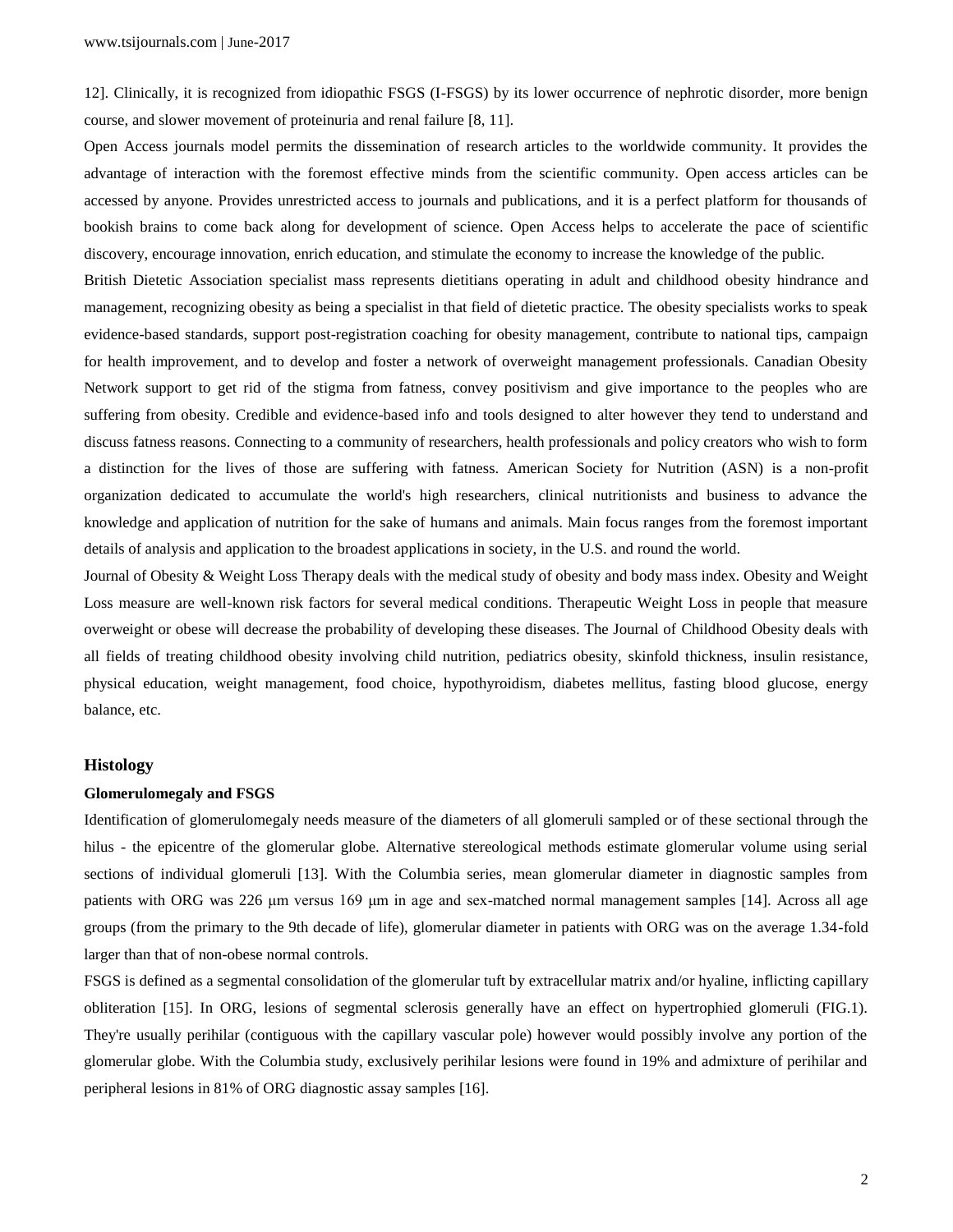Kambham N, Markowitz GS, Valeri AM, Lin J, DAgati VD has an article on the topic "Obesity-related glomerulopathy: an emerging epidemic" where they have described about the glomerulopathy related to the obesity and weight control.

#### **Epidemiology and Clinical Features of Org**

A report via Kambham et al. confirmed an increased incidence of ORG among kidney biopsy cases evaluated at Columbia University in the United States of America in current decades [17]. A modern increase in the wide variety of biopsies identified as showing ORG from zero.2% in 1986–1990 to 2.0% in 1996–2000 has been reported. Some other place, case series from Spain, China and Japan has raised alarm regarding the potential epidemic of this entity in accord with the improved range of obese people inside the trendy populace worldwide [18–20].

In fashionable, ORG is described as a proteinuric renal sickness in sufferers with a frame mass index (BMI) of 30 kg/m2 or more and the absence of different acknowledged renal illnesses each clinically and histopathologically [21, 7, 9]. Consequently, while diagnosing this entity, it is important to exclude sicknesses that are closely related to weight problems, inclusive of diabetic glomerulosclerosis. The standard clinical capabilities of ORG encompass mild or massive amounts of proteinuria without a decrease inside the serum albumin degree [22]. This medical feature could be very useful for distinguishing these patients from people with idiopathic FSGS, wherein complete nephritic syndrome regularly accompanies the presence of nephritic-range proteinuria. The motives for the absence of complete nephritic syndrome in sufferers with ORG remain unknown; but, they may be related to the special tubular control of filtered proteins and a completely sluggish increase in urinary protein excretion. Although the lengthy-term renal results of ORG have been shown to be higher than the ones of primary FSGS, a huge variety of ORG patients ultimately expand cease-degree renal disorder [23, 7, 9].

Weight loss is a logical healing method to treating this entity. In truth, weight loss has been proven to be related to significant reductions in urinary protein excretion in ORG patients [24–26]. But, clinically available information approximately this difficulty, especially observations with an extended-time period observe-up, is scarce. In our ORG sufferers, the timeaveraged BMI appreciably decreased as compared with that located at the time of biopsy [27]. But, our effects showed that neither the BMI on the time of analysis or at some point of the observe-up nor the fee of BMI modifications throughout the observe-up exhibit relationships with ailment development.

Osama Hamdy who is an editorial board member in Journal of Obesity & Weight Loss Therapy and his research of interest are metabolic and cardiovascular risk factors and body fat distribution and inflammation markers in obese individuals with diabetes.

#### **Body Mass Effects on Reduced Nephron Mass**

It is known that the experimental ablation of 5/6 elements of rat kidneys consequences in innovative histological and useful deterioration of the remnant kidneys [21, 22]. In this animal model, the remnant glomeruli are markedly enlarged, accompanied by way of the induction of segmental and global glomerulosclerosis. The enlarged glomeruli discovered in this version were proven to have a near relationship with intraglomerular hyperfiltration/high blood pressure. Further, the innovative deterioration of renal ailment determined in this version is effectively inhibited with the aid of treatment with angiotensin-converting enzyme inhibitors. Importantly, all of those functions are quite just like those usually located in ORG patients. Therefore, it's been postulated that relative reductions inside the number of nephrons due to will increase in frame length are implicated inside the pathogenesis of ORG [28].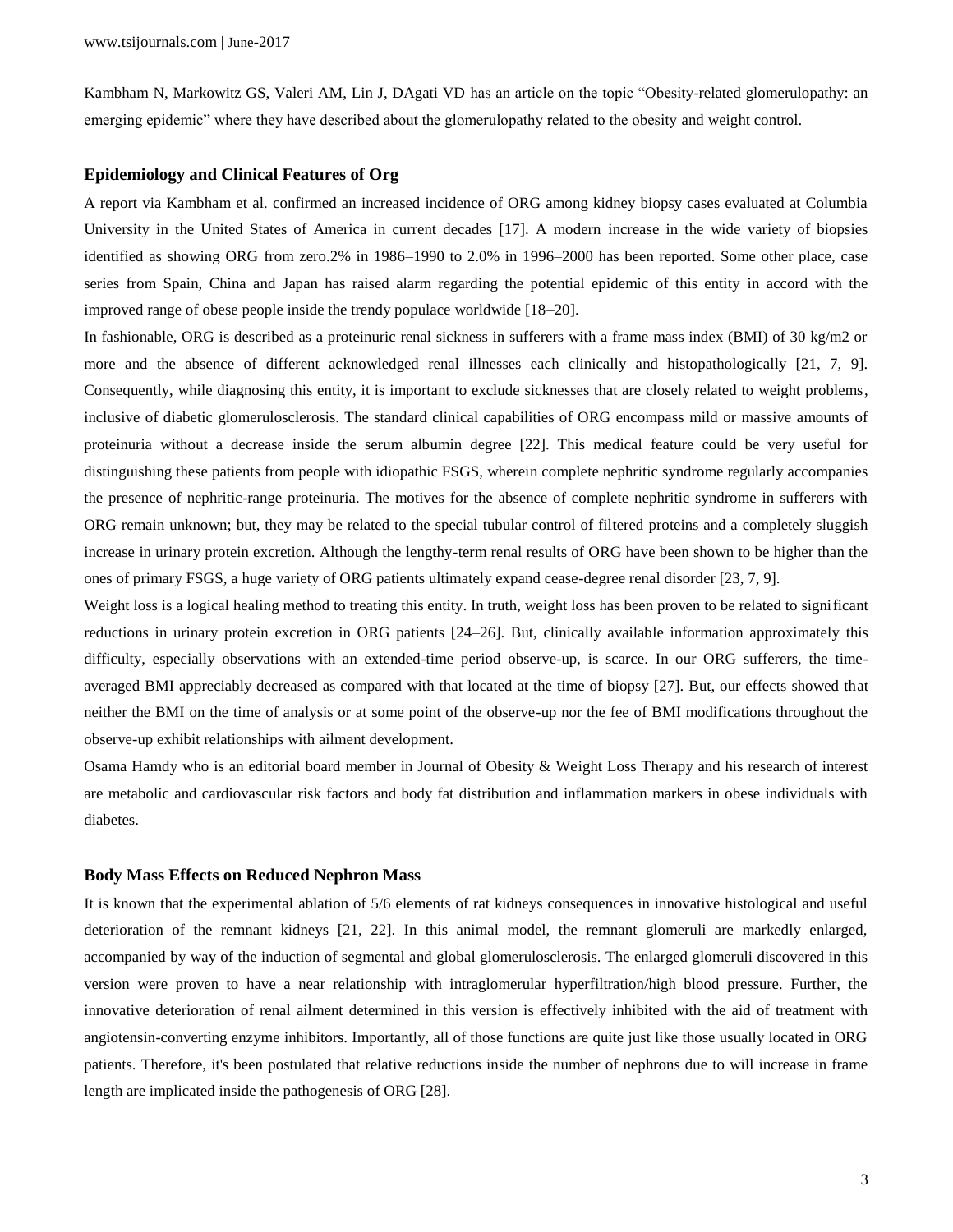In step with a document describing a case series of ORG patients with FSGS, 8 of 15 ORG sufferers exhibited features indicating an obvious discount in the variety of nephrons, along with unilateral renal agenesis [29]. Even though most patients with congenital renal agenesis and people who have gone through uninephrectomy really do no longer increase urine abnormalities or renal impairment for several years, a number of these sufferers do broaden proteinuria and innovative renal dysfunction. The cause why most sufferers tolerate good sized discount in renal mass without displaying any symptoms of renal harm, whereas others show off progression to renal failure is unknown. Praga et al. [30] suggested that obese sufferers are at risk of developing proteinuria following unilateral nephrectomy. In that examine, BMI turned into significantly better in patients who developed slowly modern proteinuria and renal insufficiency, in comparison with that observed in sufferers who did no longer showcase these abnormalities. moreover, a examine by way of the same institution showed that weight problems is an independent aspect related to the improvement of proteinuria or renal impairment amongst patients with congenital renal agenesis and remnant kidney [31-39]. These outcomes recommend that obesity is a possible aspect that participates in the development of renal harm beneath conditions of severe renal mass reduction. Further, those results advise that now not simplest weight problems-prompted relative reduction, but additionally absolute decreases inside the quantity of nephrons are implicated in the improvement of renal injury related to weight problems, including ORG.

Lately, Fukuda et al. [40-45] said the findings of a look at the use of a rat uninephrectomy version in which frame weight benefit-brought about hypertrophy of glomerular podocytes became especially inhibited through genetic manipulation. On this animal model, the authors showed increases within the occurrence of FSGS and urine protein excretion following the podocyte-unique inhibition of mobile hypertrophic modifications. This interesting experimental study tested that hypertrophy of the glomerular podocytes plays a function within the reimbursement of weight problems-associated glomerular harm. These findings advice that the appearance of FSGS relies upon no longer most effective on obesity-associated will increase in glomerular tuft quantity, but additionally on podocyte hypertrophic responses. Consistent with these findings, it's been said that a relative reduction within the coating vicinity of glomerular podocytes on the glomerular surface is in reality discovered in ORG sufferers [46]. The compensatory failure found in ORG patients can also consequently be additionally defined by way of a practical version failure in glomerular podocytes.

#### **Disease Course**

Few studies have tested the long-time period consequences of sufferers with ORG [47-51]. Inside the absence of therapeutic intervention, the scientific path is characterised through strong or slowly progressive proteinuria. regardless of this indolent evolution, a sizeable number of sufferers (10–33%) may develop modern renal failure and ESRD; this percentage seems to boom with longer comply with- up [52-60]. factors that are related to development of renal failure consist of age and stages of serum creatinine and proteinuria at presentation as well as time-averaged proteinuria during comply with-up [61-69]. Comparative studies have shown a more unexpected and competitive sickness pres-entation in patients with primary FSGS than in those with ORG in addition to considerably decrease renal survival in the former institution (50% at five years and 25% at 10 years versus 75% at five years and 50% at 10 years) [70-85].

#### **Conclusion**

Weight problems reasons continual low-grade irritation and systemic and nearby oxidative strain, which may additionally play a pivotal function inside the initiation or development of weight problems-associated glomerulopathy [86-92]. Expanded inflammation in obesity is the result of the manufacturing of adipokines and elevated inflammatory cytokines and reduced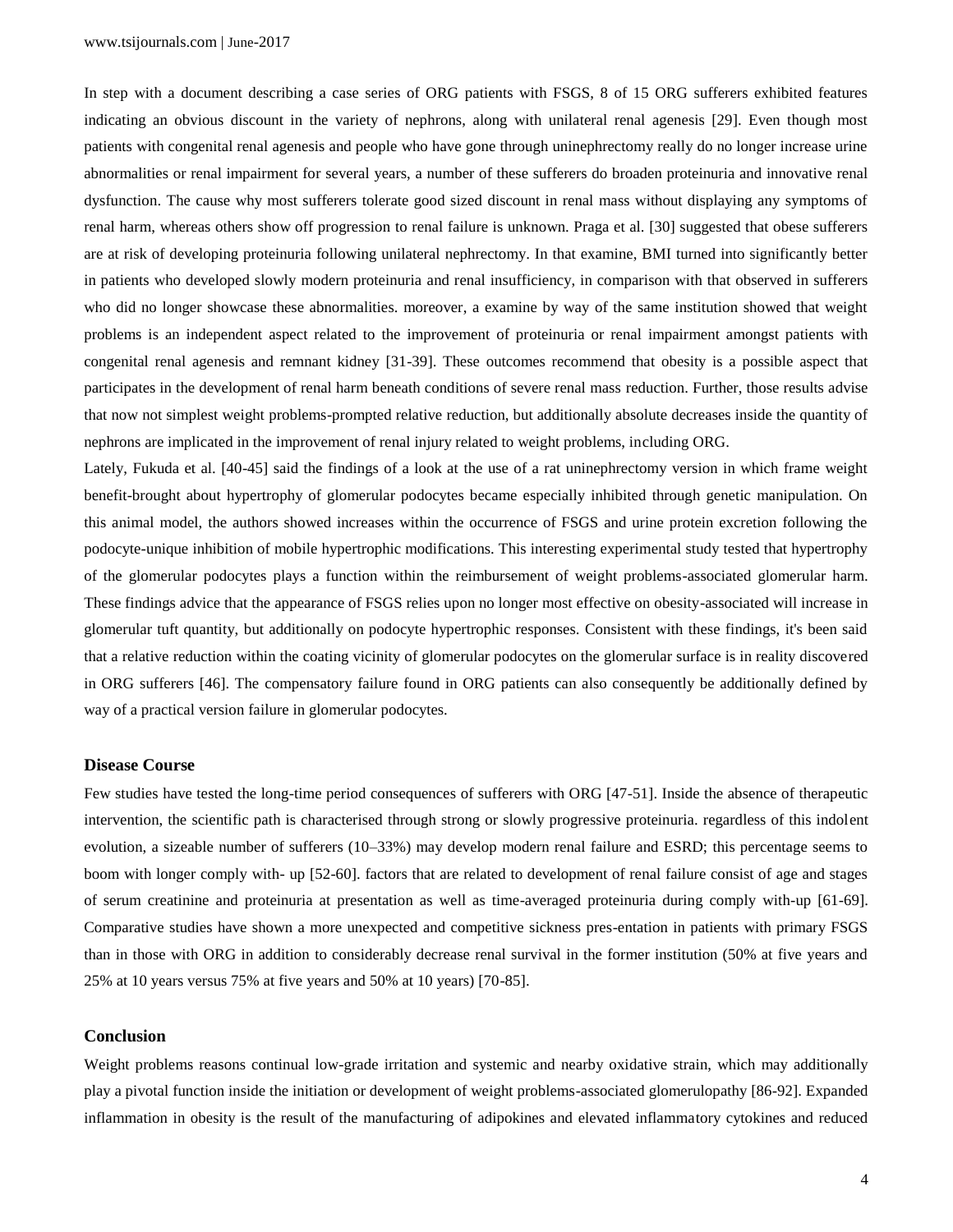anti inflammatory factors. Oxidative stress is triggered by means of an imbalance between expanded production of ROS and/or decreased antioxidant pastime. Both infection and oxidative pressure set off damage to renal tubule and glomerulus and result in endothelial disorder inside the kidney [92-100]. Therefore, anti-irritation and antioxidant interventions can be the potential treatments to prevent and deal with obesity-associated renal sicknesses.

#### **REFERENCES**

- 1. Wahba I, Mak R. Obesity and Obesity-Initiated Metabolic Syndrome: Mechanistic Links to Chronic Kidney Disease. Clin J Am SocNephrol. 2007;2:550-562.
- 2. Finucane M, Stevens G, Cowan M, et al. National, regional, and global trends in body-mass index since 1980, systematic analysis of health examination surveys and epidemiological studies with 960 country-years and 9.1 million participants. Lancet. 2011;377:557-567.
- 3. Olshansky S, Passaro D, Hershow R, et al. A potential decline in life expectancy in the United States in the 21st century. N Engl J Med. 2005; 352:1138-1145.
- 4. Ford ES, Giles WH, Mokdad AH. Increasing prevalence of the metabolic syndrome among U.S. adults. Diabetes Care. 2004;27:2444-2449.
- 5. Ford ES, Giles WH, Dietz WH. Prevalence of the metabolic syndrome among US adults: Findings from the third national health and nutrition examination survey. JAMA. 2002;287:356-359.
- 6. National Cholesterol Education Program (NCEP) Expert Panel on Detection, Evaluation, and Treatment of High Blood Cholesterol in Adults (Adult Treatment Panel III): Third report of the national cholesterol education program (NCEP) expert panel on detection, evaluation, and treatment of high blood cholesterol in adults (adult treatment panel III) final report. Circulation. 2002;106:3143-3421.
- 7. Shulman GI. Cellular mechanisms of insulin resistance. J Clin Invest. 2000;106:171-176.
- 8. Marcantoni C, Ma LJ, Federspiel C, et al. Hypertensive nephrosclerosis in African Americans versus Caucasians. Kidney Int. 2002;62:172-180.
- 9. Brunt E. Pathology of nonalcoholic fatty liver disease. Nat. Rev. Gastroenterol Hepatol. 2010;7:195-203.
- 10. Barnes D, Yaffe K. The projected effect of risk factor reduction onAlzheimer's disease prevalence. Lancet Neurol. 2011;10:819-828.
- 11. Bonnet F, Deprele C, Sassolas A, et al. Excessive body weight as a new independent risk factor for clinical and pathological progression in IgA nephritis. Am J Kidney Dis. 2001;37:720-727.
- 12. Gonzalez E, Gutierrez E, Morales E, et al. Factors influencing the progression of renal damage in patients with unilateral renal agenesis and remnant kidney. Kidney Int. 2005;168:263-270.
- 13. Praga M, Hernandez E, Herrero JC, et al. Influence of obesity on the appearance of proteinuria and renal insufficiency after unilateral nephrectomy. Kidney Int. 2000;58:2111-2118.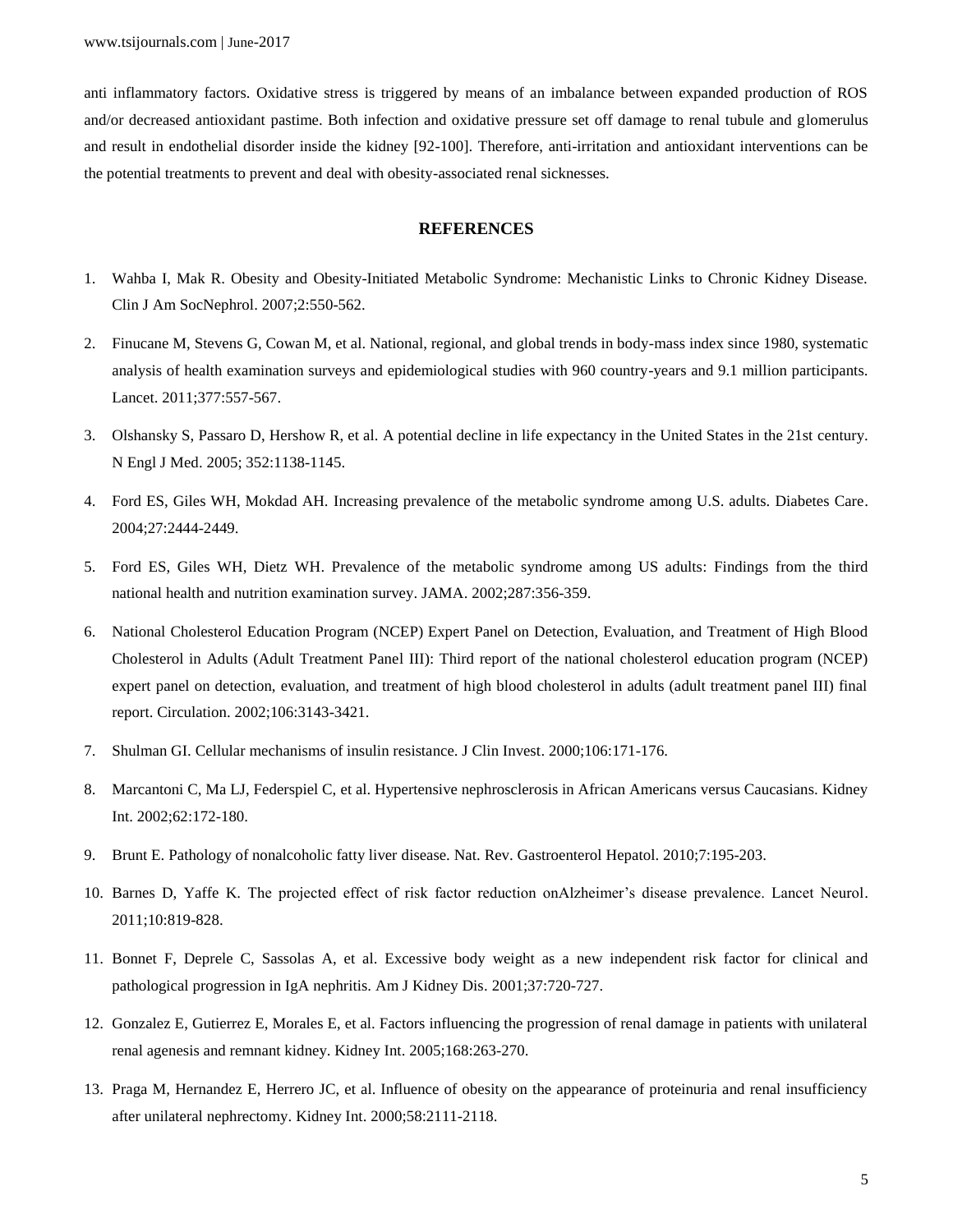- 14. Spinoza R, Gracida C, Cancino J, et al. Effect of obese living donors on the outcome and metabolic features in recipients of kidney transplantation. Transplant Proc. 2006;38:888-889.
- 15. Kambham N, Markowitz GS, Valeri AM, et al. Obesity-related glomerulopathy: An emerging epidemic. Kidney Int. 2001;59:1498-1509.
- 16. Praga M, Hernandez E, Morales E, et al. Clinical features and longterm outcome of obesity-associated focal segmental glomerulosclerosis. Nephrol Dial Transplant. 2001;16:1790-1798.
- 17. Henegar JR, Bigler SA, Henegar LK, et al. Functional and structural changes in the kidney in the early stages of obesity. J Am SocNephrol. 2001;12:1211-1217.
- 18. Bancroft J, Cook H. Manual of histological technique and their diagnostic applications. Churchill Livingstone Edinburg, London, New York, Tokyo. 1994:23-26.
- 19. Nishida E, Yamanouchi J, Ogata S, et al. Age related histochemical and ultrastructural changes in renal glomerular mesangium of APA hamsters. Exp Enim Jor. 1996;45:339-345.
- 20. Sokal R, Rahif F. The Principles and Practical of Statistic in Biological Research. 2nd ed. Free man, W.H. Company, San Frrancisco. 1981.
- 21. Eknoyan G. Obesity and chronic kidney disease. Nefrologia. 2011;31:397-403.
- 22. Rutkowski P, Klasen A, Sebekova K. Renal disease in obesity. The need for greater attention. J RenNutr. 2006;16:216- 233.
- 23. Rea DJ, Heinbach JK, Grande JP, et al. Glomerular volume and renal histology in obese and non-obese living kidney donors. Kidney Int. 2006;70:1636-1641.
- 24. Ritz E, Koleganova N, Piecha G. Is there an obesity-metabolic related glomerulopathy? Curr Opin Nephrol Hypert. 2011;20:44-49.
- 25. Sarafadis PA, Ruilope LM. Insulin resistance, hyperinsulinemia, and renal injury: mechanisms and implications. Am J Nephrol. 2006;26:232-244.
- 26. Howard B, Ruotolo G, Robbins D. Obesity and dyslipidemia. EndocrinolMetab Clin North Am. 2003;32:855-867.
- 27. Trevisan R, Dodesini A, Lepore G. Lipids and Renal Disease. J Am SocNephrol. 2006;17:145-147.
- 28. Li X, Ma Y, Xie X, et al. Relationship between serum creatinine and obesity in children in Xinjiang, China. Genetics and Molecular Research. 2014;13:2409-2416.
- 29. Bagby S. Obesity-initiated metabolic syndrome and the kidney: a recipe for chronic kidney disease? J Am SocNephrol. 2004;15:2775-2791.
- 30. Jiang Q. ApoE promotes the proteolytic degradation of Abeta. Neuron. 2008;58:681-693.
- 31. Sharma K. Adiponectin regulates albuminuria and podocyte function in mice. J Clin Invest. 2008;118:1645-1656.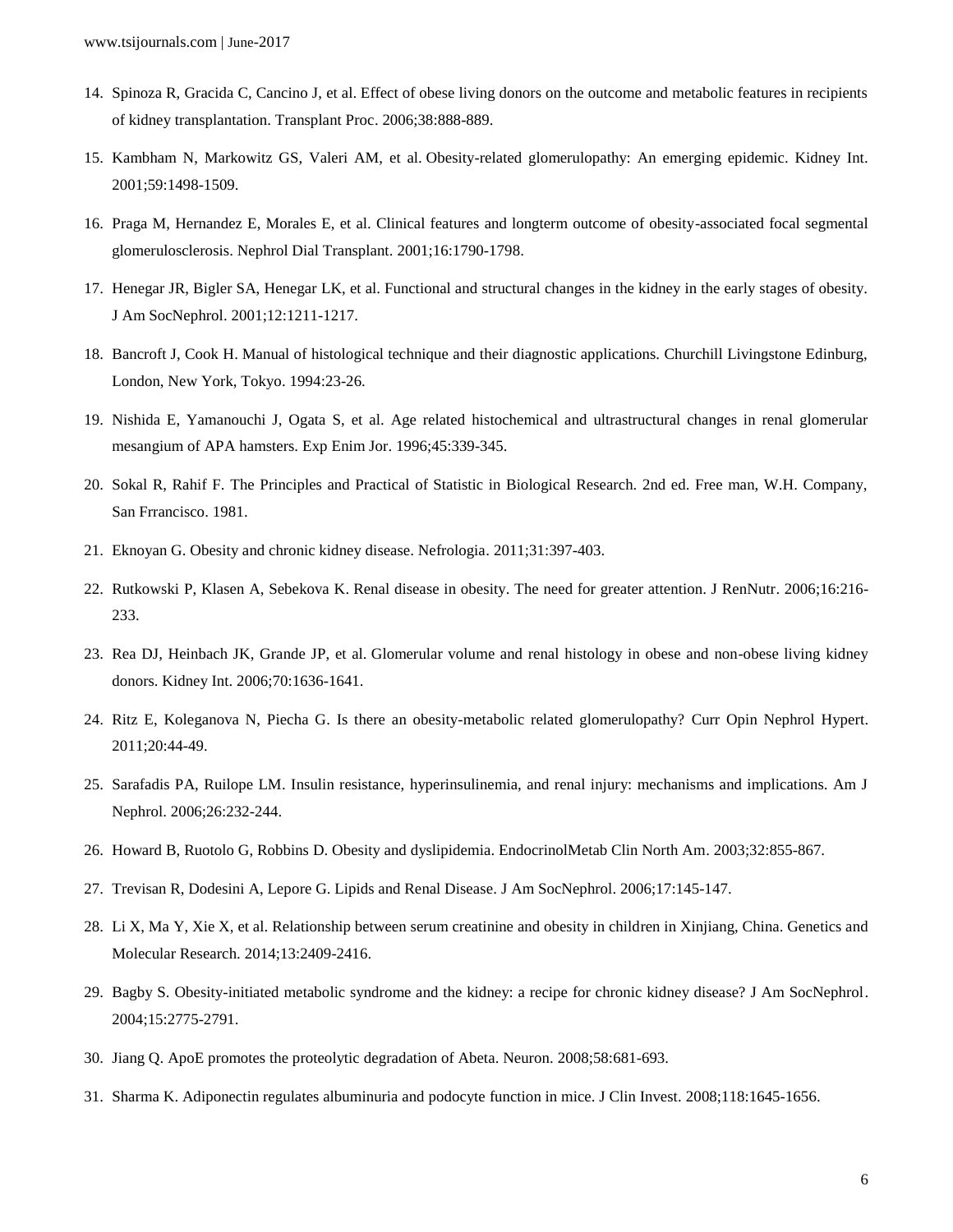- 32. Abrass CK, Adcox MJ, Raugi GJ. Aging-associated changes in renal extracellular matrix. Am J Pathol. 1995;146:742- 752.
- 33. Kambham N. Obesity-related glomerulopathy: an emerging epidemic. Kidney Int. 2001;11:1498-509.
- 34. Enes CC, Slater B. Obesity in adolescence and its main determinants. Rev Bras Epidemiol. 2010;13:163-171.
- 35. Santos AA, Carvalho CC, Chaves ECL, et al. Qualidade de pessoas com obesidade grau III: um desafio comportamental. Rev Soc Bras Clín Méd. 2012;10:384-389.
- 36. de Carvalho MH, Colaço AL, Fortes ZB. Cytokines, endothelial dysfunction, and insulin resistance. Arq Bras Endocrinol Metabo. 2006;l 50:304-312.
- 37. Ghisi GL, Durieux A, Pinho R, et al. Physical exercise and endothelial dysfunction. Arq Bras Cardiol. 2010;95:130-137.
- 38. Kambham N, Markowitz GS, Valeri AM, et al. Obesity-related glomerulopathy: an emerging epidemic. Kidney Int. 2001;59:1498-1509.
- 39. Ahmed MH. Rimonabant as a potential new treatment for an emerging epidemic of obesity-related glomerulopathy? Expert Opin Emerg Drugs. 2006;11:563-565.
- 40. Nakamura A, Terauchi Y. Lessons from mouse models of high-fat diet-induced NAFLD. Int J Mol Sci. 2013;14:21240- 21257.
- 41. Akieda-Asai S, Koda S, Sugiyama M, et al. Metabolic features of rats resistant to a high-fat diet. Obes Res Clin Pract. 2013;7:235-320.
- 42. Nadkarni NA, Chaumontet C, Azzout-Marniche D, et al. The carbohydrate sensitive rat as a model of obesity. PLoS One. 2013;8:68436.
- 43. Boden MJ, Brandon AE, Tid-Ang JD, et al. Overexpression of manganese superoxide dismutase ameliorates high-fat diet-induced insulin resistance in rat skeletal muscle. Am J Physiol Endocrinol Metab. 2012;303:798-805.
- 44. Teng R, Gavrilova O, Suzuki N, et al. Disrupted erythropoietin signalling promotes obesity and alters hypothalamus proopiomelanocortin production. Nat Commun. 2011;2:520.
- 45. de Oliveira C, Scarabelot VL, Souza Ad, et al. Obesity and chronic stress are able to desynchronize the temporal pattern of serum levels of leptin and triglycerides. Peptides. 2014;51:46-53.
- 46. Aguila MB, Apfel MI, Mandarim-de-Lacerda CA. Morphological and biochemical comparison among aged rats fed with hyperlipidic and canola oil diet. Arq Bras Cardiol. 1997;68:155-161.
- 47. Sasidharan SR, Joseph JA, Anandakumar S, et al. An experimental approach for selecting appropriate rodent diets for research studies on metabolic disorders. Biomed Res Int. 2013:752870.
- 48. Guedes AM, Cabrita A, Pinho AT, et al. Obesity and the kidney. Acta Med Port. 2010;23:853-858.
- 49. Bitencourt AG, Cotrim HP, Alves E, et al. Nonalcoholic fatty liver disease: clinical and histological characteristics in obese who underwent bariatric surgery. Acta Gastroenterol Latinoam. 2007;37:224-230.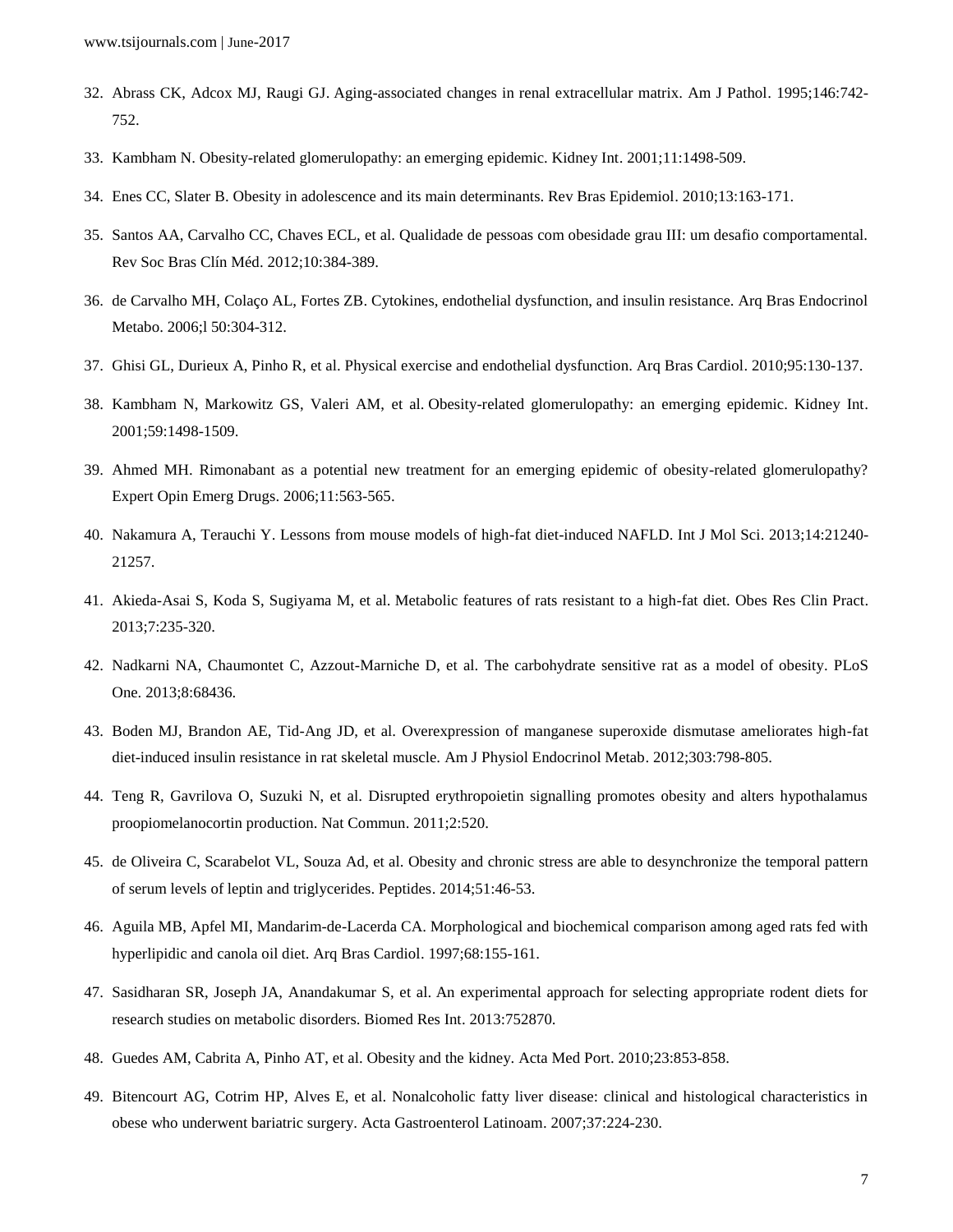- 50. Starley BQ, Calcagno CJ, Harrison SA. Nonalcoholic fatty liver disease and hepatocellular carcinoma: a weighty connection. Hepatology. 2010;51:1820-1832.
- 51. Uslusoy HS, Nak SG, Gülten M. Non-alcoholic steatohepatitis with normal aminotransferase values. World J Gastroenterol. 2009;15:1863-1868.
- 52. de Moraes C, Camargo EA, Antunes E, et al. Reactivity of mesenteric and aortic rings from trained rats fed with high caloric diet. Comp Biochem Physiol A Mol Integr Physiol. 2007;147:788-792.
- 53. de Moraes C, Davel AP, Rossoni LV, et al. Exercise training improves relaxation response and SOD-1 expression in aortic and mesenteric rings from high caloric diet-fed rats. BMC Physiol. 2008;8:12.
- 54. Priviero FB, Teixeira CE, Claudino MA, et al. Vascular effects of long-term propranolol administration after chronic nitric oxide blockade. Eur J Pharmacol. 2007;571:189-196.
- 55. Zecchin HG, Priviero FB, Souza CT, et al. Defective insulin and acetylcholine induction of endothelial cell-nitric oxide synthase through insulin receptor substrate/Akt signaling pathway in aorta of obese rats. Diabetes. 2007;56:1014-1024.
- 56. Kelly T, Yang W, Chen C, et al. Global burden of obesity in 2005 and projections to 2030.Int J Obes. 2008;32:1431- 1437.
- 57. Eckel RH, Grundy SM, Zimmet PZ. The metabolic syndrome. The Lancet. 2005;365:1415-1428.
- 58. Kopelman PG. Obesity as a medical problem. Nature. 2000;404:635-643.
- 59. Rhee SY, Park SW. Gender disparity in the secular trends for obesity prevalence in Korea: analyses based on the KNHANES 1998-2009. Korean J Intern Med. 2013;28:29-34.
- 60. Zeeuw DD. Albuminuria: a target for treatment of type 2 diabetic nephropathy. SeminNephrol. 2007;27:172-181.
- 61. Mogensen CE. Microalbuminuria predicts clinical proteinuria and early mortality in maturity-onset diabetes. N Engl J Med. 1984;310:356-360.
- 62. Liu X, Liu Y, Chen Y, et al. Body Mass Index is associated with Microalbuminuria in Chinese Hypertensive Patients. Int J Environ Res Public Health. 2015;12:1998-2008.
- 63. Lokkegaard N, Haupter I, Kristensen TB. Microalbuminuria in obesity. Scand J UrolNephrol. 1992;26:275-278.
- 64. Cassuto D, Basdevant A, Gibault T, et al. Microalbuminuria in obese subjects. HormMetab Res. 1992;24:302-303.
- 65. Kim H, Kim HJ, Shin N, et al. Visceral obesity is associated with microalbuminuria in nondiabetic Asians. Hypertens Res. 2014;37:679-684.
- 66. Prataap KC, Stefan PB, Marko M, et al. Central obesity is an independent risk factor for albuminuria in nondiabetic south Asian subjects. Diabetes Care. 2007;30:1840-1844.
- 67. Matthews DR, Hosker JP, Rudenski AS, et al. Homeostasis model assessment: insulin resistance and beta-cell function from fasting plasma glucose and insulin concentrations in man. Diabetologia. 1985;28:412-419.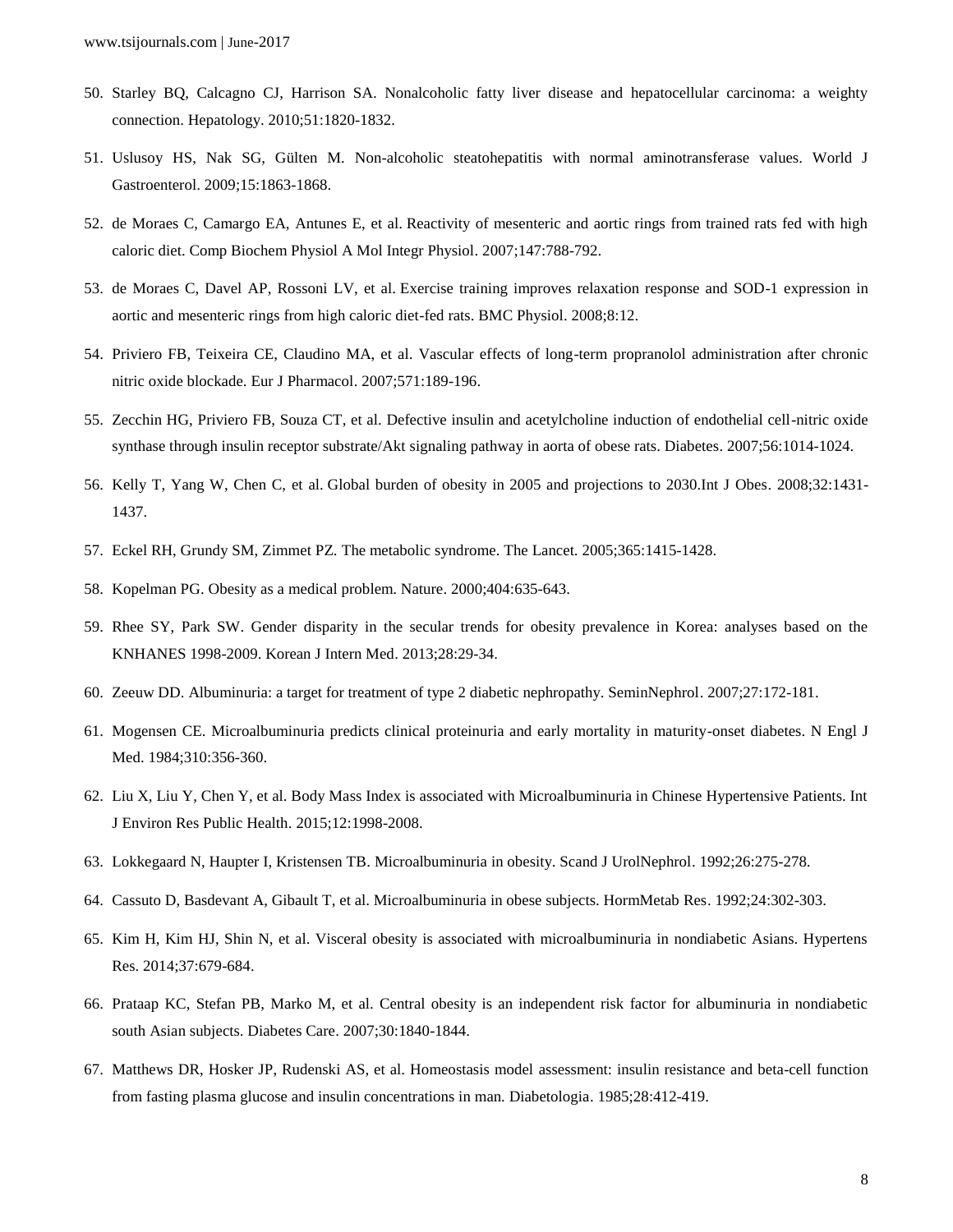- 68. Levey AS, Stevens LA, Schmid CH, et al. A new equation to estimate glomerular filtration rate. Ann Intern Med. 2009;150: 604-612.
- 69. Bakker AJ. Detection of microalbuminuria: Receiver operating characteristic curve analysis favors albumin-to-creatinine ratio over albumin concentration. Diabetes Care. 1999;22:307-313.
- 70. WHO. Regional office for the Western Pacific. The Asia-Pacific Perspective: Redefining Obesity and Its Treatment 2000. Sydney: Health Communication Australia.
- 71. Wen CP, Cheng TYD, Tsai SP, et al. Are Asians at greater mortality risks for being overweight than Caucasians? Redefining obesity for Asians. Public Health Nutr. 2009;12:497-506.
- 72. Boer IH, Sibley SD, Kestenbaum B, et al. Central Obesity, Incident Microalbuminuria, and Change in Creatinine Clearance in the Epidemiology of Diabetes Interventions and Complications Study. J Am SocNephrol. 2007;18:235-243.
- 73. Mulyadi L, Stevens C, Munro S, et al. Body fat distribution and total body fat as risk factors for microalbuminuria in the obese. Ann Nutr Metab. 2001;45:67-71.
- 74. Dittmann K, Hannemann AK, Wallaschofski H, et al. U-shaped association between central body fat and the urinary albumin-to-creatinine ratio and microalbuminuria. BMC Nephrol. 2013;14: 87.
- 75. Mimran A, Ribstein J, DuCailar G, Halimi JM. Abuminuria in normal and essential hypertension. J Diabetes Complicat. 1994;8:150-156.
- 76. Spangler JG, Konen JC. Hypertension, hyperlipidemia, and abdominal obesity and the development of microalbuminuria in patients with non-insulin-dependent diabetes mellitus. Am Board Family Med. 1996;9:1-6.
- 77. Kramer H, Lipkin E, Rebussin D, et al. Obesity and Albuminuria among adults with type 2 diabetes: The Look AHEAD(Action for Health in Diabetes)Study. Diabetes care. 2009;32:851-853.
- 78. Caroline SF, Martin GL, Eric PL, et al. Predictors of New-Onset Kidney Disease in a Community-Based Population. JAMA. 2004;291:844-850.
- 79. Iseki K, Ikemiya Y, Kinjo K, et al. Body mass index and the risk of development of end-stage renal disease in a screened cohort. Kidney Int. 2004;65:1870-1876.
- 80. Cusumano AM, Bodkin NL, Hansen BC, et al. Glomerular hypertrophy is associated with hyperinsulinemia and precedes overt diabetes in aging rhesus monkeys. Am J Kidney Dis. 2002;40:1075-1085.
- 81. Hall JE, Brands MW, Dixon WN, et al. Obesity-induced hypertension: Renal function and systemic hemodynamics. Hypertension. 1993;22:292-299.
- 82. Ribstein J, Du Cailar G, Mimran A.Combined renal effects of overweight and hypertension. Hypertension. 1995;26:610- 615.
- 83. Wahba IM, Mak RH. Obesity and obesity-initiated metabolic syndrome: Mechanistic links to chronic kidney disease. Clin J Am SocNephrol. 2007;15:550-562.